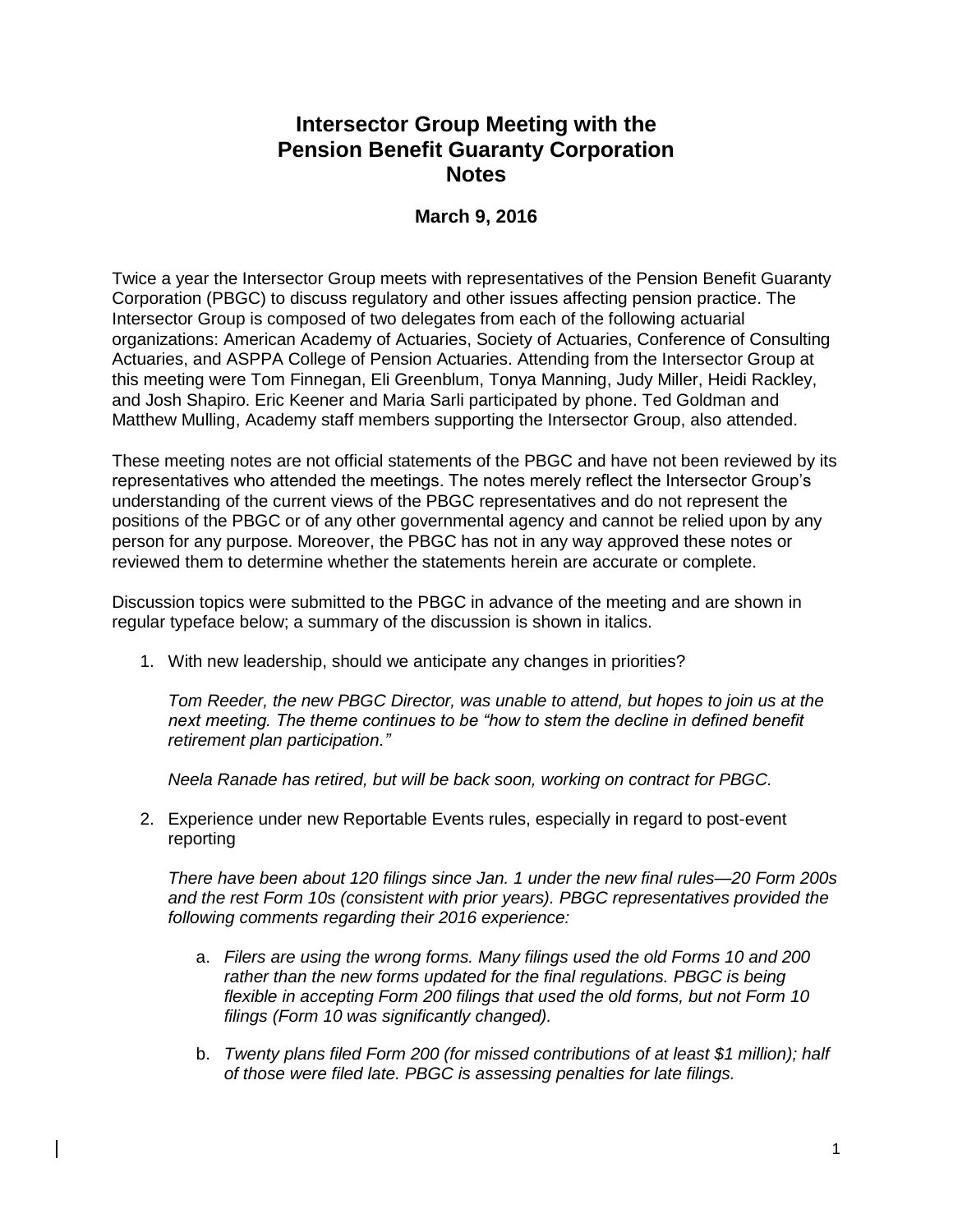- c. *20 percent of Form 10 filings were late. Most Form 10 filings were triggered by missed contributions or active participant reductions.*
- d. *PBGC is still receiving some filings through regular mail. E-filing is mandatory, either using the filing portal or via email.*
- e. *The e-filing portal is working well and PBGC urges all filers to use it. Filing through the portal eliminates concerns about using outdated forms, does a lot of checking to make sure the filing is complete and accurate, and the filing goes straight into the system.*
- f. *Filers with e-4010 accounts can use the same account for e-Form 10 filings.*
- g. *Using the portal is particularly helpful for Form 200 filings for missed contributions. Form 200 must be certified by both the actuary and plan sponsor and filed within 10 days after the missed contribution's due date. When Form 200 is filed through the portal, the actuary and plan sponsor can both be working on the filing (almost) simultaneously, and there's no need to mail paper forms around for signatures.*
- 3. 4010 final regulations
	- a. Timeframe—If still effective for 2016 information years, plan sponsors need time to plan 2015 plan year contributions

*PBGC is committed to publishing final rules before the Enrolled Actuaries Meeting (note: guidance came out before the end of March).*

b. Experience granting 2015 filing waivers in situations where the proposed rules would waive the filing (for example, 2015 filing is triggered solely by aggregate late contributions of at least \$1 million and the employer timely filed Form 200)

*PBGC is reviewing requests based on the facts and circumstances; the agency is not automatically waiving filings that would not have been required if the new rules had taken effect for the 2015 information year.*

4. Prospects for 4062 regulations

*PBGC is having internal discussions regarding next steps. With the change in the definition of a 4062 event, the agency can no longer follow up on Form 10 filings reporting active participant reductions to determine if a 4062 event occurred. The new definition has dramatically reduced the number of 4062 events that would trigger a filing or liability assessment.*

- 5. We appreciate the timely adoption of regulations on multiemployer partitions.
	- a. Has there been experience to date with applications or preliminary discussions?

*The PBGC has entered informal discussions with several plans, and is finding possible pathways for more plans than originally thought. The agency encourages plans to open discussions with the agency before going through the*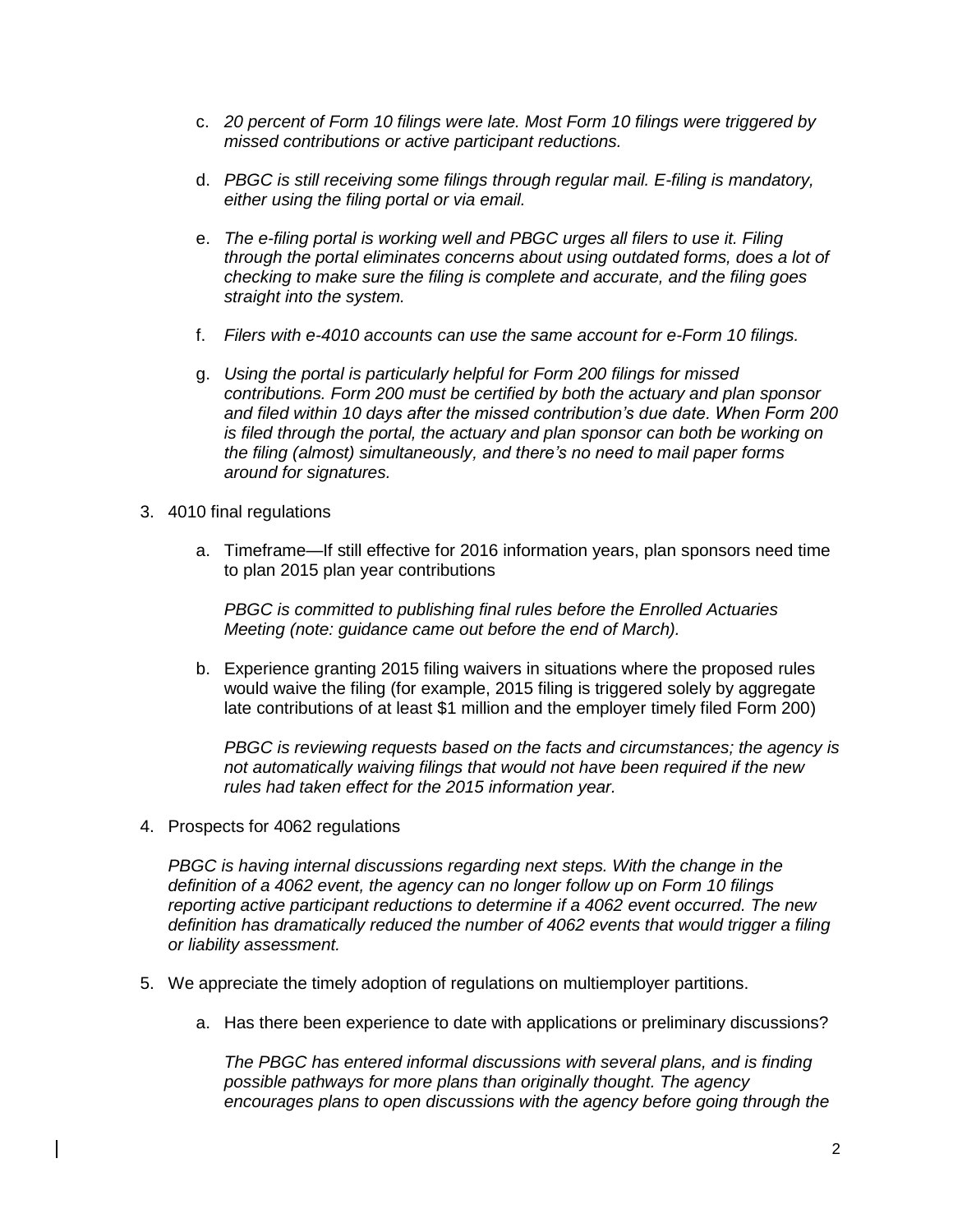*application process, as the constraints on PBGC's ability to accept partition are very tight.*

b. Any useful lessons learned for the plan sponsor community?

*Under the Multiemployer Pension Reform Act (MPRA), any partition must reduce the PBGC deficit, and cannot impair the agency's overall ability to help other plans. The agency is working though that "non-impairment" constraint—currently leaning to consideration of whether PBGC's own insolvency would be affected by a partition.* 

*Timing of cash flow is critical: One key factor is the shape of liabilities and benefit payments across participant demographic groups. Vested terminated participants with benefit payments far in the future are optimal from the PBGC perspective. PBGC also hasn't ruled out partitioning actives' accrued benefits, with any future accruals provided under the ongoing post-partition plan (or another plan).* 

*In addition, the agency emphasized that the proposed regulations' impact estimates of estimated partition activity were not a budget or "cap" on partition activity.*

6. Prospects for multiemployer "facilitated merger" guidance—both financial and not

*Attempted to finish guidance in 2015, but fell short. The rules are "somewhere close to going out the door" but the clearance process requires sign-off by all board agencies, then the Office of Management and Budget, which takes time. PBGC does not have the ability to make matches, but would like to see both healthy and unhealthy plans align. Most guidance concerns are with respect to financial assistance for mergers. (Note: PBGC published [proposed regulations](https://www.gpo.gov/fdsys/pkg/FR-2016-06-06/pdf/2016-13083.pdf) on June 6.)*

*As to the prospect of composite plans, it is expected that Chairman Kline will try to introduce draft language; some legacy plan issues still appear to need resolution.*

7. Update on review of PBGC actuarial assumptions and timing of changes

*PBGC has worked through interest and mortality approaches, with revisions intended to better replicate group annuity rates (the underlying process will be the same: soliciting annuity quotes from carriers, then setting assumptions to best replicate annuity pricing). PBGC hopes to publish proposed regulations in the fall. Key changes will include:*

- a. *A full yield curve (rather than select and ultimate);*
- b. *A more modern mortality table and request for input on using generational mortality (the PBGC process is completely independent of the IRS project to update mortality tables under Code Sections 417(e) and 430);*
- c. *More frequent interest rate updates—rates now vary quarterly, but PBGC is considering going back to monthly updates; and*
- d. *Publication of updated rates closer to the effective date (i.e., shortly before the start of the month);*

*PBGC has not discussed with IRS the possibility of allowing plans that determine lump sums using PBGC interest rates to move to the new basis without 411(d)(6) protection.*